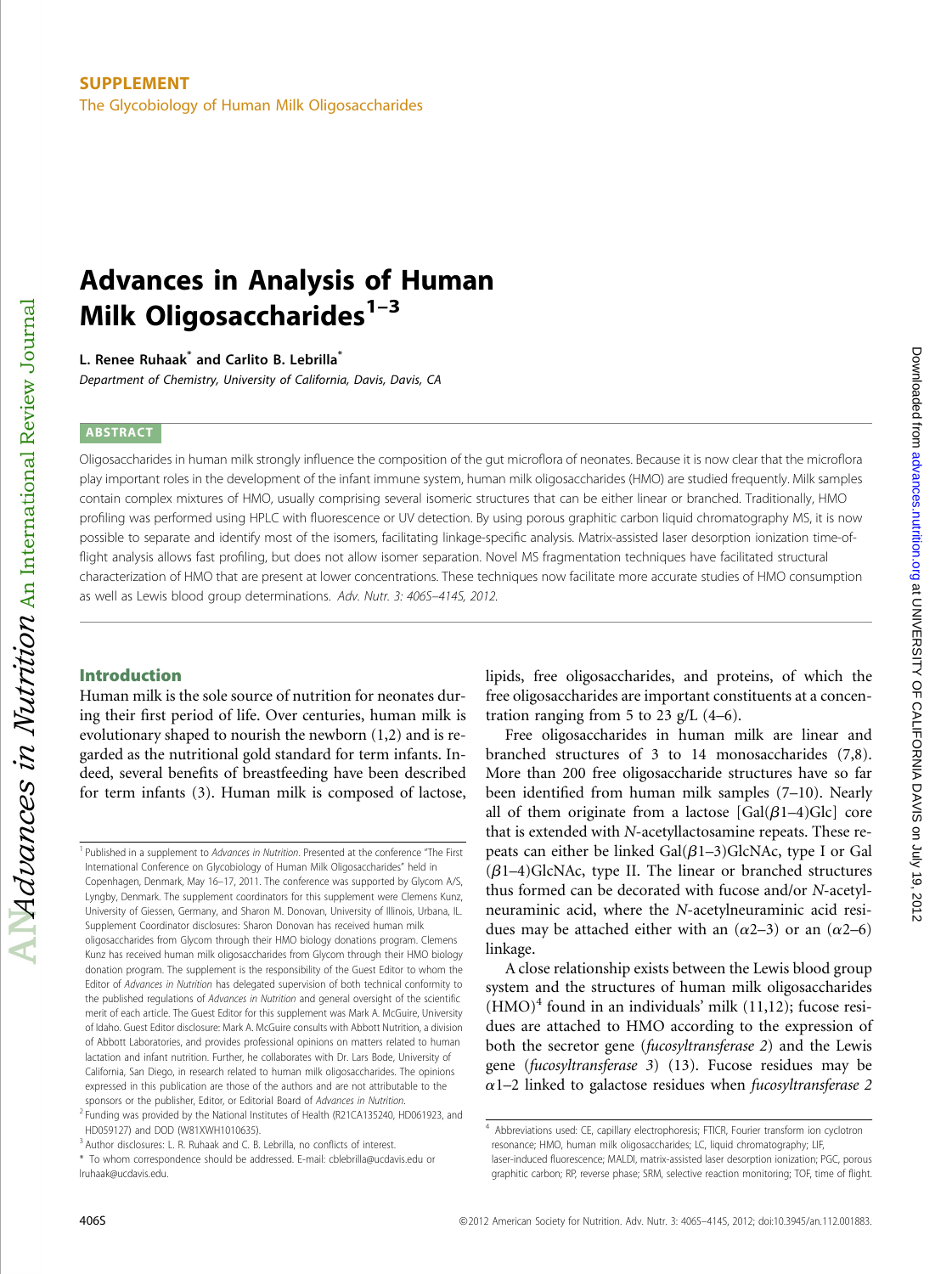is active, whereas fucose residues may be  $\alpha$ 1–4 linked when fucosyltransferase 3 is active (14,15). Activity of the fucosyltransferases is regulated by genetic variation and is thus inherited.

HMO are the third abundant compound in human milk, and yet they have no direct nutritional values because they are not digestible by the human gastrointestinal tract. However, evolution has shaped the structure of HMO (1,2), so they must have important functions. Indeed, several studies showed that HMO are important during the development of the newborn (1,16–18).). Milk oligosaccharides stimulate the growth of probiotic bacteria by interfering with the bacteria-host interactions through several mechanisms (1,16), thus constituting a prebiotic function. HMO have been shown to have antiadhesive properties (16). It is proposed that the oligosaccharides mimic the natural ligands of the bacteria, thus occupying their natural binding sites and inhibiting their adhesion. Such antiadhesive properties have been described for several bacteria and viruses, including Streptococcus pneumonia, Listeria monocytogenes, Vibrio cholera, Salmonella fyris, HIV, enteropathogenic Escherichia coli, and Campylobacter jejuni (19–21). C. jejuni is one of the major causes of diarrhea and was shown to adhere to 2'fucosyllactosamine (21). Later, it was observed that the incidence of diarrhea in breast-fed infants was directly related to the levels of 2'-fucosyllactosamine in their mother's breast milk (22).

Recent studies focused on the consumption of oligosaccharides by gut bacteria. Several strains of bifidobacteria can grow well on HMO; however, it was observed that some strains prefer fucosylated oligosaccharides, whereas others prefer nonfucosylated structures (23). Similarly, different galacto-oligosaccharide polymers were consumed differently by bifidobacteria strains (24). Marcobal et al. (25) reported recently that milk oligosaccharide consumption is not specific for bifidobacteria, but can also be observed for bacteroides species.

Overall, it may be concluded that HMO have a strong influence on the composition of the gut microflora. It is proposed that a well-balanced intestinal microflora is important for the development of the infant's immune system (26), indicating that HMO play an important role in the infants well-being.

To allow further evaluation of the role of HMO in the development of infants, methods to characterize these structures both in-depth and on a larger scale are necessary. Traditionally, milk oligosaccharide analysis has been performed using NMR, high-pH anion exchange chromatography with pulsed amperometric detection, or lectin affinity. With the introduction of MS for the analysis of oligosaccharides, large numbers of additional analytical techniques have been applied (27,28), such as hydrophilic interaction chromatography (10) and porous graphitic carbon (PGC) (7,8,29) separations with or without coupling to MS or stand-alone matrix-assisted laser desorption ionization (MALDI) MS (12). This review aims to give an overview of the current state-of-the-art analytical techniques used in

milk oligosaccharide analysis and its biological and clinical implications.

### Analysis of HMO

Because HMO are complex structures, of which the monosaccharide building blocks may be linked at different locations and with different linkages, resulting in several isomers, complex strategies are necessary for their detailed analysis. Over the years, several analytical strategies have been applied, both for profiling and in-depth characterization.

### HMO profiling

A nonexhaustive overview of methods used for HMO fingerprinting can be found in Table 1. Traditionally, anion exchange chromatography, particularly high-pH anion exchange chromatography with pulsed amperometric detection, has been used for the analysis of HMO (11,30–38). Using anion exchange columns, HMO can be separated, resulting in separation of several isomers. However, previous separation of the neutral and acidic oligosaccharides may be required, resulting in doubled analysis times.

A second mode of separation often used for HMO analysis is reverse phase (RP) HPLC. Native oligosaccharides are not retained on RP material because of their hydrophilic properties, and therefore derivatization is required. Retention and separation of the HMO on RP liquid chromatography (LC) depend thus mainly on the method of derivatization; some isomer separation was obtained so far, but no method has emerged that provides comprehensive isomer separation. Labeling with chromophoric active tags such as 1-phenyl-3 methyl-5-pyrazolone, 2-aminopyridine, and 2-aminobenzoic acid as well as perbenzoylation have been applied for the analysis of HMO. These labels served 2 major purposes. They provided a chromophore for detection with HPLC and a hydrophobic label to allow chromatographic separation in stationary phases such as  $C_{18}$ , which do not normally retain or separate native oligosaccharides. Additional labels have been used in the analysis of other oligosaccharides (27,39) and may also be applicable for the analysis of HMO.

Downloaded tron [advances.nutrition.org](http://advances.nutrition.org/) at CALIFORNIA DAVIS on July 19, 2012 advances.nutrition.org D

Downloaded from advances.nutrition.org at UNIVERSITY OF CALIFORNIA DAVIS on July 19, 2012

More recently, HMO have been separated using hydrophilic interaction chromatography HPLC (10), a method that has already been applied extensively for the analysis of N- and O-glycans (40–42). The oligosaccharides are labeled with 2- aminobenzamide using reductive amination to allow fluorescence detection, but retention is mostly based on the oliogosaccharide portion, and the elution order is mainly influenced by the number of monosaccharide residues. Several sialylated isomers can be separated.

Electromigration-based separation techniques have also been applied in the analysis of HMO (43,44). Using micellar electrokinetic chromatography, native sialylated milk oligosaccharides were separated, showing good isomer separation. For electromigrative separation techniques, charged analytes are necessary. Therefore, native neutral human milk oligosaccharides cannot be analyzed using such techniques.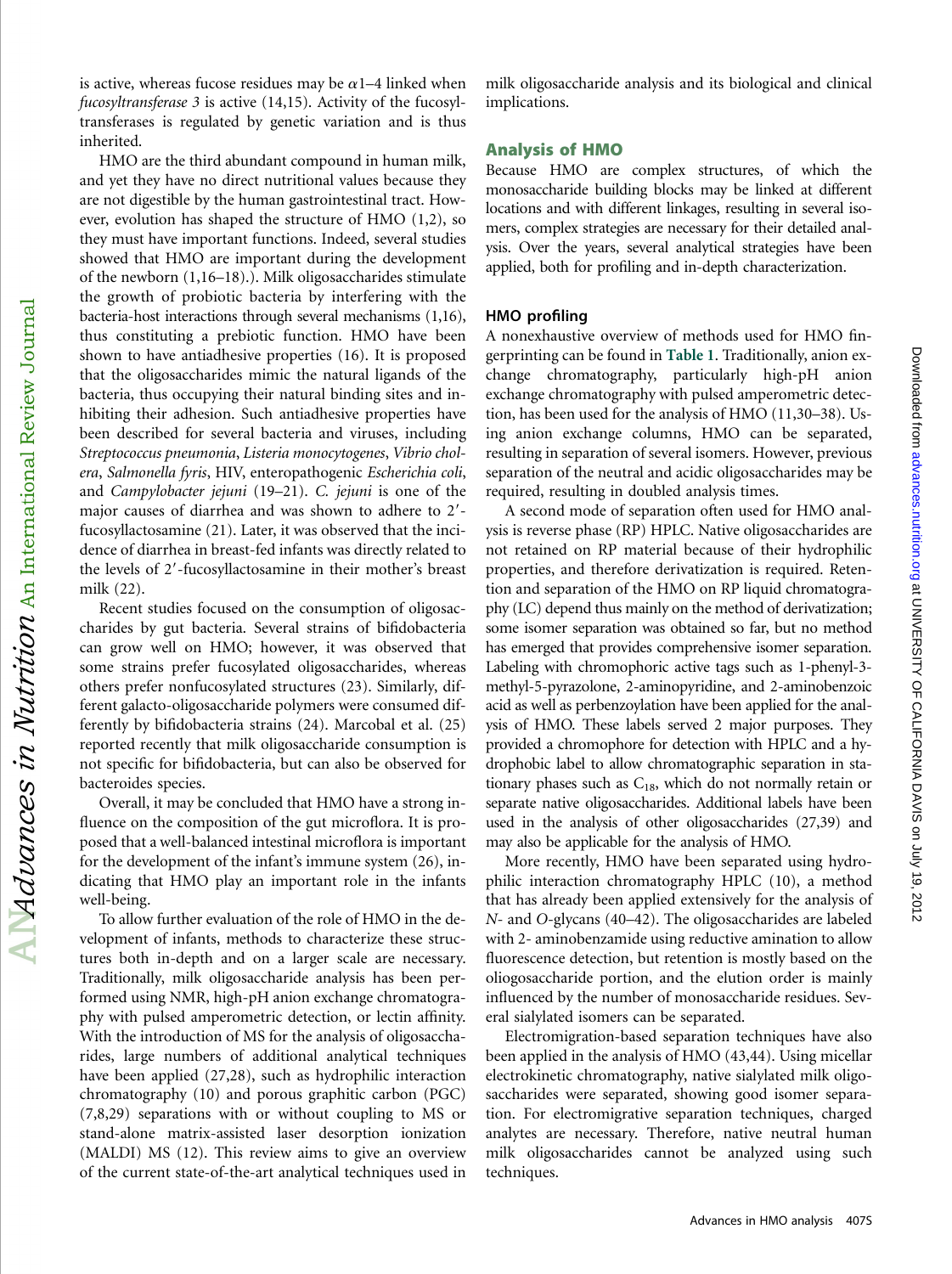$\Delta$  Malvances in Nutrition An International Review Journal

|                                              |                                  |                                                             |                                      |                                                        | Isomer                                                                                               |                                                                                                                                           |                   |
|----------------------------------------------|----------------------------------|-------------------------------------------------------------|--------------------------------------|--------------------------------------------------------|------------------------------------------------------------------------------------------------------|-------------------------------------------------------------------------------------------------------------------------------------------|-------------------|
| Separation                                   | Column                           | Detection                                                   | Sample                               | <b>Derivatization</b>                                  | separation                                                                                           | <b>Notes</b>                                                                                                                              | Ref.              |
| Strong cation                                | Aminex HPX 87 C Refractive index |                                                             | Oligo-and                            |                                                        | Separation of glucose                                                                                | Oligosaccharides not                                                                                                                      | 5                 |
| exchange                                     |                                  |                                                             | monosaccharides from human milk      |                                                        | and galactose                                                                                        | separated except<br>fucosyllactose                                                                                                        |                   |
| HPAEC                                        | CarboPac PA-100 Pulsed           |                                                             | HMO, neutral and acidic separated    |                                                        | Separation of several                                                                                | Use of salts for elution                                                                                                                  | 11,34, 37,38      |
|                                              |                                  | amperometric<br>detection                                   |                                      |                                                        | isomers (2'- and 3'- FL,<br>$3'$ - and $6'$ - SL, LNFP <sub>S</sub> ,                                | does not allow immediate<br>coupling to MS                                                                                                |                   |
| HPAEC                                        | CarboPac PA-1                    | amperometric<br>detection<br>Pulsed                         | HMO and FOS/GOS mixtures             |                                                        | isomers (2'- and 3- FL,<br>3'- and 6' SL, LNFP's)<br>Separation of several                           |                                                                                                                                           | $30 - 33, 35, 36$ |
| interaction<br>Hydrophilic                   | $amide-80$<br>TSK-gel            | Fluorescence                                                | BMO, neutral and acidic<br>separated | using 2-aminobenzamide<br>Reductive amination          | Separation of several<br>isomers                                                                     | compared using GU index.<br>Retention times can be                                                                                        | $\supseteq$       |
| chromatography                               |                                  |                                                             |                                      |                                                        |                                                                                                      | Structural assignment<br>exoglycosidases and<br>confirmed using<br>ESI-Q-TOF                                                              |                   |
| Carbon LC                                    | Porous Graphitic<br>carbon-chip  | nano-ESI-TOF                                                | <b>SIVE</b>                          | Reduction                                              | Separation of most<br>isomers                                                                        | assignment confirmed using<br>retention time, containing<br>Library based on mass and<br>74 structures. Structural<br>exoglycosidases and | 7,8,46,53         |
|                                              |                                  |                                                             |                                      |                                                        |                                                                                                      | MALDI-FTICR                                                                                                                               |                   |
| RP LC                                        | Rainin C-8                       | UV at 229 nm                                                | ONH<br>Neutral                       | perbenzoylation<br>Reduction and                       | Limited isomer separation Elution mostly based on                                                    | increasing molecular weight;<br>linkage has smaller effect                                                                                | 22,72,73          |
| RP LC                                        | and ODS-100Z<br>Inertsil ODS-3V  | and PA, respectively<br>310 nm, for PMP<br>UV at 245 nm and | ONH<br>Neutral                       | reductive amination using PA<br>PMP derivatization and | Partial isomer separation                                                                            | Separations were different for<br>PMP compared with PA<br>derivatization                                                                  | 59                |
| RP LC                                        | Inertsil ODS-3V                  | UV at 310 nm                                                | ONH<br>Neutral                       | Reductive amination<br>using PA                        | Partial isomer separation                                                                            |                                                                                                                                           | 74                |
| RP LC                                        | TSKgel ODS-100Z Fluorescence     |                                                             | HMO, neutral and acidic<br>separated | using 2-aminobenzoic acid<br>Reductive amination       | $3'$ - FL, $3'$ - and $6'$ - SL<br>Separation of several<br>isomers (2'- and<br>LNDFH <sub>S</sub> ) |                                                                                                                                           | 75,76             |
| chromatography<br>electrokinetic<br>Micellar |                                  | UV at 205 nm                                                | Sialylated HMO                       |                                                        | Separation of several<br>isomers                                                                     | separated using this method<br>because the separation is<br>Only sialylated HMO can be<br>charge based                                    | 43,44             |
| electrophoresis<br>Capillary                 |                                  | Fluorescence                                                | <b>ONH</b>                           | using 8-aminopyrene-<br>Reductive amination            | Separation of most<br>isomers                                                                        | Very fast separation (10 min).<br>Structural assignment                                                                                   | 47-49             |

Table 1. Overview of separation methods used in milk oligosaccharide analysis 1 Table 1. Overview of separation methods used in milk oligosaccharide analysis 1

HMO, human milk oligosaccharides; HPAEC, high-pH anion exchange chromatography; LNDFHs, lacto-n-ditucohexaose; LNFPs, lacto-n-fucopertaose; MALD), matrix-assisted laser desorption ionization; PA, 2-aminopyridine; PMP, 1-ph MO, bovine milk oligosaccharides; ESI-Q-TOF, electrospray ionization-quadupole-time-of-flight; FL, fucosyllactose; FOS, fructo-oligosaccharides; FTICR, Fourier transform ion cyclotron resonance; GOS, galacto-oligosaccharid Ⅰ BMO, bowine milk oligosaccharides; E1-Q-T-OF, electrospray ionization-quadupole-time-of-flight; FL, Cucosyllactose; FDG, Fourier of, FITCR, Fourier transform ion cyclotron resonance; GOS, galacto-oligosaccharides; GU, g HMO, human milk oligosaccharides; HPAEC, high-pH anion exchange chromange echomangerbapy; LHCH, lacto-n-dificobexaose; LNFPs, lacto-n-fucopertaose; MALD), matrix-assisted laser desorption ionization; PA, 2-aminopyridine; P methyl-5-pyrazolone; RP LC, reverse phase liquid chromatography; SL, sialyl lactose.

1,3,6-trisulfonic acid

1,3,6-trisulfonic acid

confirmed using ESI MS MS

confirmed using ESI MS MS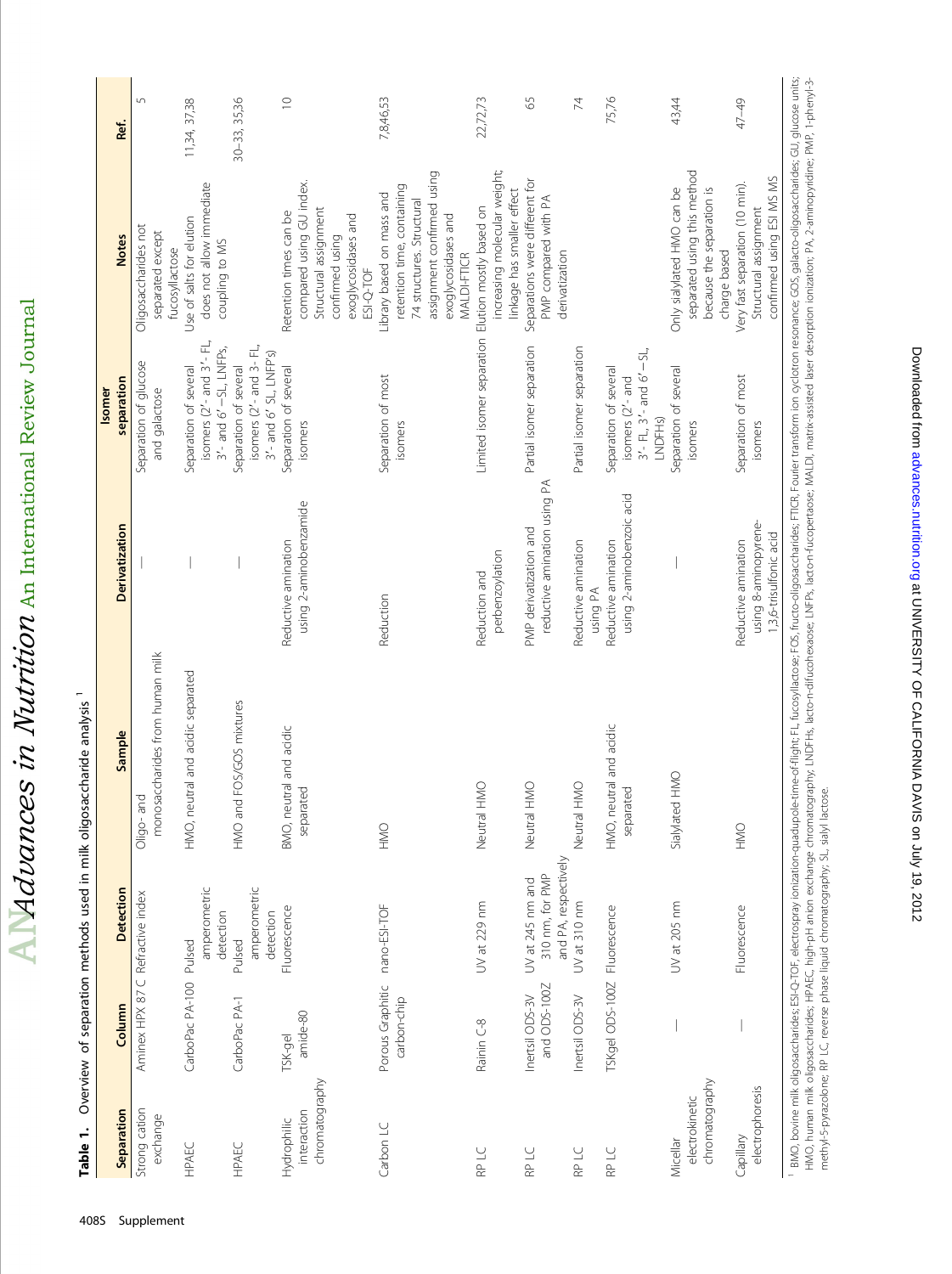Methods for separation of permethylated oligosaccharides have also been developed (45). Permethylation is often used to stabilize oligosaccharides during ionization and to increase sensitivity. However, because it does requires additional steps and the analysis can be complicated by incomplete derivatization. Standard RP columns such as  $C_{18}$  can provide some isomeric separation, but it too lacks comprehensive separation of isomeric species.

All the analytical techniques described so far are based on separation alone; however, structural confirmation can in such cases only be obtained based on standards. These standards are expensive and not available for all HMO. Moreover, co-elution/migration cannot be excluded. Because elution or migration is not perfectly identical in all runs and HMO samples from different donors may have very different patterns, identification of the signals in each of the samples may be ambiguous. For better identification, coupling of the separation with mass spectrometry has proven to be effective.

Our laboratory recently introduced nano-LC PGC chip time-of-flight (TOF) MS in the positive mode for the analysis of HMO (7,8,46). In this method, good isomer separation is combined with unambiguous identification using MS, as illustrated in Figure 1. Both neutral and sialylated compounds may be separated in 1 run, and, using a library containing retention time, mass, and fragmentation information, immediate identification is possible (7,8). Using this method, >200 HMO structures can be separated. Reduction of the reducing end of the oligosaccharides is necessary because the  $\alpha$ - and  $\beta$ -anomers are separated on the PGC stationary phase.

More recently, a method consisting of capillary electrophoresis (CE) with laser-induced fluorescence (LIF) coupled to MS of 8-aminopyrene-1,3,6-trisulfonic acid–labeled milk oligosaccharides was developed (47–49). Labeling of HMO with 8-aminopyrene-1,3,6-trisulfonic acid introduces a fluorophore for the LIF detection, simultaneously adding the negative charge needed for the separation. Although good separation can be achieved using offline CE with LIF using very fast runs ( $\sim$ 9 min), both resolution and separation times must be compromised when coupling CE to MS (50). The separations obtained using both offline and online CE with LIF are depicted in Figure 2. The authors decided to use the offline CE with LIF method for their clinical applications (47–49).

#### Compositional profiling of HMO

 $\rm Al$   $\cal M}$ dvances in  $\rm {N}$ utrition  $\rm _{An\,\, International\,\, Review\,\, Journal}$ 

Although separation allows identification of isomers, it also is a time-consuming and, in high-throughput studies, ratelimiting step. Offline MS profiling of HMO using MALDI TOF MS was first described by Stahl et al. (51), who were able to observe neutral oligosaccharides in a positive mode as monosodium adducts as well as acidic oligosaccharides in both the positive and negative modes. It was noticed that desialylated fragments could be observed in the acidic fraction.

More recently, our group developed a strategy using MALDI Fourier transform ion cyclotron resonance (FTICR)



Figure 1 Separation of isomers of reduced FS-LNH using nanoliquid chromatography porous graphitic carbon chip timeof-flight MS. RT, retention time; FS-LNH, fucosyl-lacto-N-hexaose. Reprinted from Reference (7) with permission.

MS to monitor bacterial consumption of HMO (52). Using 2,5-dihydroxybenzoic acid as the ionizing matrix, neutral oligosaccharides were observed as sodiated adducts. This is illustrated in Figure 3. The high resolution of the FTICR MS allowed application of deuterium-labeled internal standards, which was shown to be beneficial for relative quantitation  $(23, 52, 53).$ 

A similar approach was applied recently for the determination of Lewis blood group by HMO fingerprinting. After automated oligosaccharide purification, HMO were analyzed using MALDI TOF with 6-aza-2-thiothymine as the matrix (12). Neutral oligosaccharides and sialyllactose could be observed as sodium and potassium adducts in the positive mode, whereas other sialylated HMO were detected as deprotonated molecular ions in the negative mode. Using this method, 93.8% of the samples could be assigned the correct blood group.

Overall, direct MS strategies may be a fast alternative for HMO analysis because no separation is needed; however, it is not possible to distinguish isomeric structures, which may be necessary, for example, to determine whether only specific types of linkages are affected.

# Structural characterization of HMO

Whereas HMO fingerprinting can provide an overview of the oligosaccharides present in a given sample, the structural assignments mostly rely on previous literature or databases, in which HMO structures have been thoroughly characterized.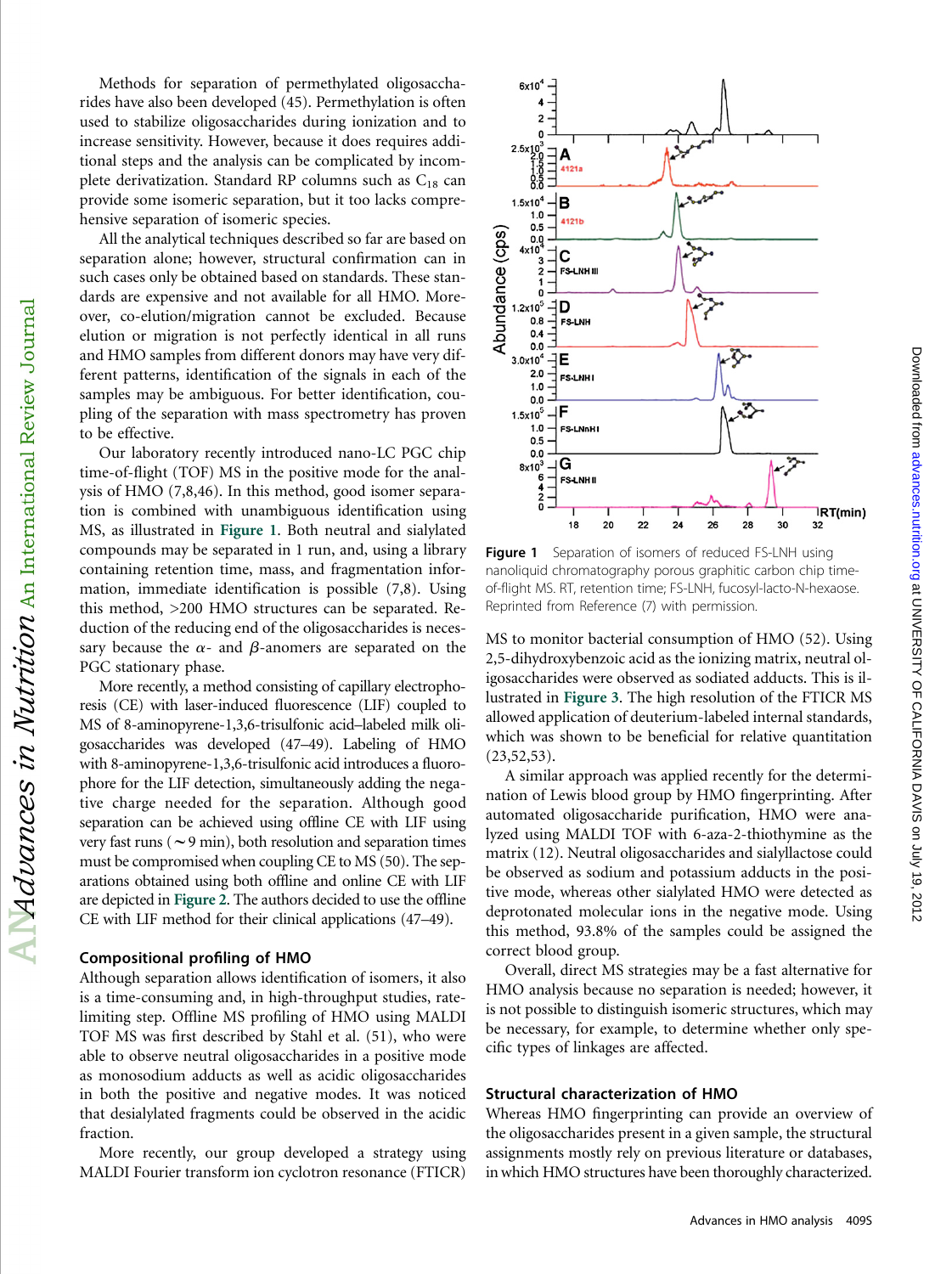

Figure 2 Separation of 8-aminopyrene-1,3,6-trisulfonic acidlabeled human milk oligosaccharides using capillary electrophoresis with laser-induced fluorescence (LIF) (A) and capillary electrophoresis with LIF MS (B). The adjustments needed for hyphenation with MS result in reduced resolving power and longer analysis times. MS, however, facilitates direct identification. Reprinted from Reference (47) with permission.

As pure oligosaccharides are needed for structural characterization, substantial purification is needed, which often results in small amounts (picomoles) of material. Offline MS and NMR (54,55) are most often used for HMO characterization. Although larger amounts of pure oligosaccharides are needed for NMR (typically micromoles of pure compounds), MS-based fragmentation techniques can be performed on picomole quantities in complicated mixtures with the proper LC couple.

Traditionally, fragmentation of HMO has been performed using collision-induced dissociation on a quadrupole ion trap MS instrument (56,57) and on FTICR MS instruments (58–60); an example of a fragmentation spectrum for 3 fucosylated HMO is depicted in Figure 4. Fragmentation behavior of milk oligosaccharides in both positive and negative modes has been reviewed extensively (61,62), and it was observed that cleavages of the glycosidic bond are most common. It must be noted that glycan rearrangements may occur in fragmentation studies performed by collision-induced dissociation (63). More recently, structural

characterization is also obtained using quadrupole TOF MS instrumentation (7,8).

Recently, the use of electron capture methods such as electron transfer dissociation for characterization of reduced and permethylated milk oligosaccharides was reported (64). It was observed that electron transfer dissociation resulted mainly in cross-ring cleavages, allowing unambiguous linkage identification. So far, however, only simple, linear or minimally branched structures have been analyzed. Although the first results indicate electron transfer dissociation is a promising complementary fragmentation technique for milk oligosaccharides, further studies will need to be performed. These methods remain far from routine with oligosaccharides because they require multiply charged species, preferably triply positively charged, which are difficult to produce with nonbasic and even acidic milk oligosaccharides.

#### HMO quantitation

For comparison of milk and feces of mother-baby dyads, as well as in bacterial consumption studies, accurate (relative) quantitation of the individual HMO is necessary. Although fluorescent and UV detection is traditionally regarded to be more robust for quantitation (65), MS detection requires more effort for quantitation. Oligosaccharides in mixtures tend to suppress each other, resulting in different ionization efficiencies for specific components. For example, neutral oligosaccharides (those not containing sialic acids) will tend to suppress sialylated species in the positive mode, whereas the reverse happens in the negative mode. However, separating the mixture into individual components produces responses to ionization and detection that are generally similar. For most cases, therefore, detector response is sufficient in LC/MS.

Downloaded trop using the UNIVERSITY OF CALIFORNIA DAVIS on July 19, 2012 [advances.nutrition.org](http://advances.nutrition.org/) Downloaded from an  $\sim$ 

Downloaded from advances.nutrition.org at UNIVERSITY OF CALIFORNIA DAVIS on July 19, 2012

For more accurate quantitation, isotopic labeling is performed (23,52,53). Reduction of the aldehyde with sodium borodeutoride adds a deuterium to the resulting alditol. Mixtures can be analyzed by adding a standard mixture with deuterium to the sample, which has been reduced with sodium borohydride. With accurate mass instruments such as FTICR and TOF, quantitation is obtained by comparing the monoisotopic peaks of the hydrogenated and deuterated compounds, subtracting for  $^{13}C$  abundances. This method is typically used for quantitating oligosaccharide consumption profiles of bacteria (23) or for characterizing enzymatic properties of glycosidases from bacteria.

### **Discussion**

Recent advances in analytical approaches, especially coupling of PGC separation to MS, allows rapid simultaneous profiling and quantitation of >100 HMO. Using this approach, it may now be studied whether HMO-consuming bacteria have specificities for specific linkage isomers. Moreover, in-depth studies of the relationship between (linkagespecific) HMO profile and Lewis blood group are now feasible. Recent studies also focused on the uptake and clearance of HMO by the neonate (35,48). So far, analytical approaches based on separation with UV or fluorescent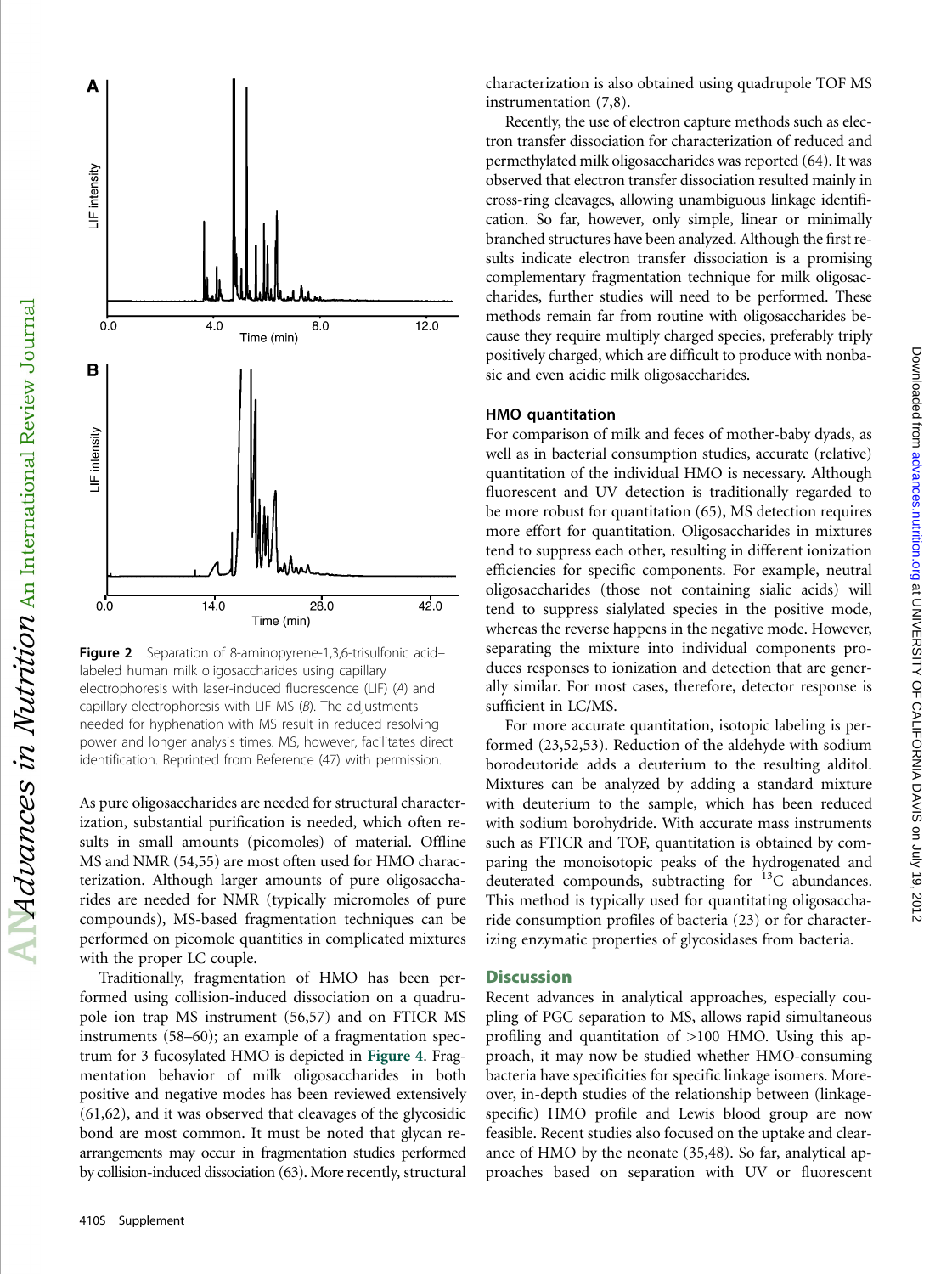

Figure 3 Matrix-assisted laser desorption ionization Fourier transform ion cyclotron resonance MS spectrum of reduced human milk oligosaccharides (HMO) using 2,5-dihydroxybenzoic acid matrix in the positive ionization mode. Signals originating from HMO are marked with a diamond. Reprinted from Reference (52) with permission.

detection have been used, which allow monitoring of a maximum of 40 structures. Using nano-LC PGC chip TOF MS, it is now feasible to monitor >100 structures, and combine data from milk, feces, and urine.

Although current separations using PGC or CE provide good separation and allow identification of large numbers of milk oligosaccharides, these techniques require relatively long analysis times (10–60 min). Current separations occur

on solid interphases, but ions can also be separated on a gas interphase by ion mobility, under the influence of a weak electric field (66). Recently, ion mobility coupled to MS was applied for the separation of N-glycans from patients with liver cancer and liver cirrhosis (67,68). Clear differences could be observed in the drift patterns of several Nglycans. So far, this technique has not been applied in milk oligosaccharide analysis; however, its use may well



Figure 4 Differentiation of 3 fucosylated human milk oligosaccharides (HMO) using collision-induced dissociation fragmentation of deprotonated species in the negative ionization mode.  $MS<sup>3</sup>$ fragmentation spectra of m/z 1079 for the 3 fucosylated HMO (A–C) are depicted together with fragmentation patterns explaining the most important ions. Reprinted from Reference (56) with permission.

Downloaded trop using the UNIVERSITY OF CALIFORNIA DAVIS on July 19, 2012 [advances.nutrition.org](http://advances.nutrition.org/) Downloaded from an  $\sim$ 

Downloaded from advances nutrition.org at UNIVERSITY OF CALIFORNIA DAVIS on July 19, 2012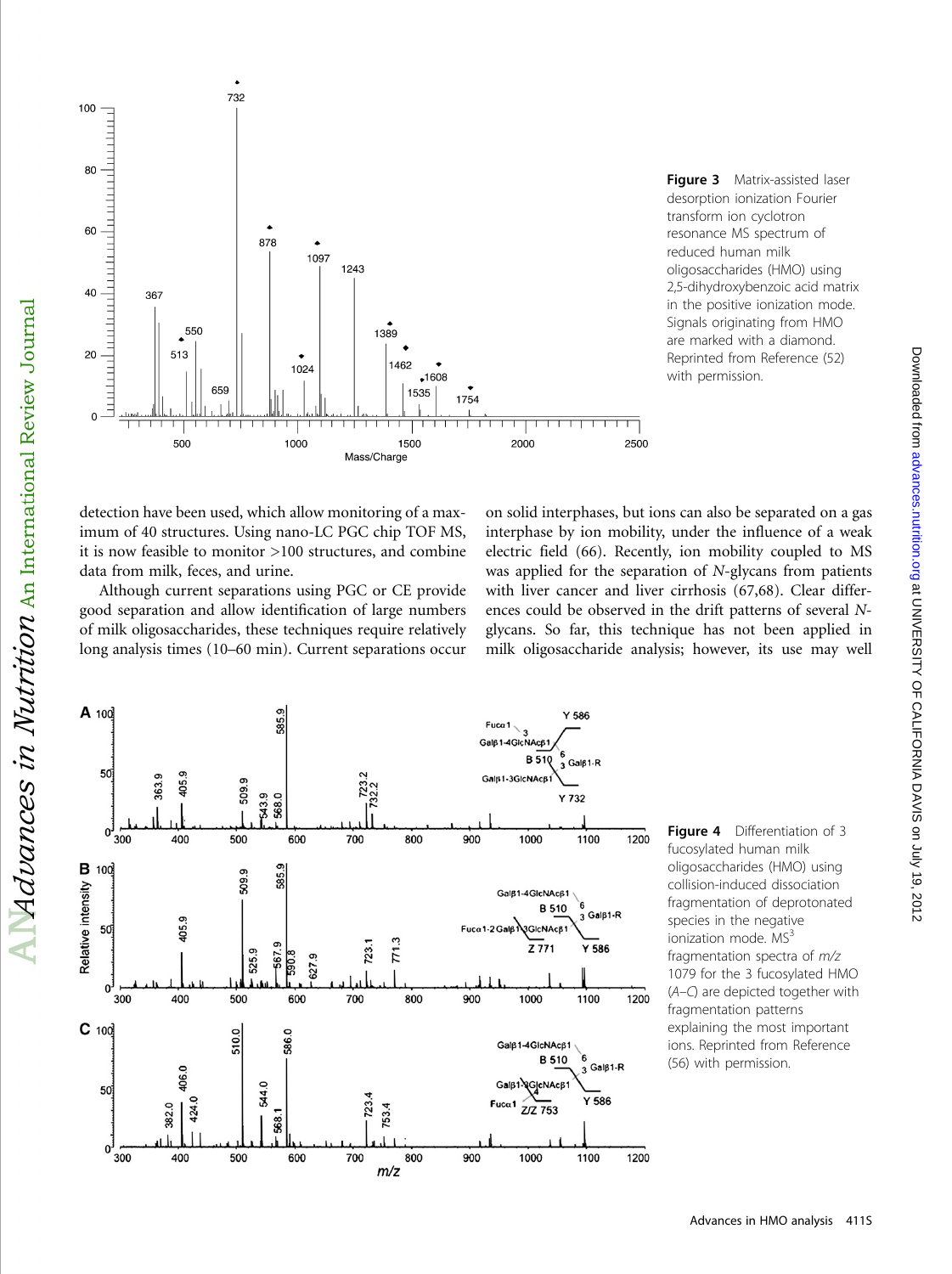result in linkage-specific determinations with very short analysis times (<1 min).

Recently, the use of selective reaction monitoring (SRM) on triple quadrupole MS was developed as a selective method for quantitative proteomics. This method has advantages in both selectivity and sensitivity over traditional quantitative proteomics (69). Currently, applications of SRM for glycomics and glycoproteomics are being developed, and recent studies on quantitation of fucosylated glycopeptides (70) as well as bovine milk oligosaccharides (71) revealed good reproducibility data in terms of quantitation. Application of SRM strategies in bacterial consumption studies as well as comparisons of milk and fecal oligosaccharides will probably result in superior quantitative results.

Overall, application of the novel analytical approaches will greatly enhance our knowledge on the specificities of bacterial consumption of milk oligosaccharides and allow better understanding of the interaction between gut microflora (and thus the development of an infant's immune system) and HMO. Such knowledge should facilitate the development and clinical application of better infant formula as well as personalized formula.

# Acknowledgments

Both authors have read and approved the final manuscript.

# Literature Cited

- 1. Zivkovic AM, German JB, Lebrilla CB, Mills DA. Human milk glycobiome and its impact on the infant gastrointestinal microbiota. Proc Natl Acad Sci U S A. 2011;108 Suppl 1:4653–8.
- 2. German JB, Freeman SL, Lebrilla CB, Mills DA. Human milk oligosaccharides: evolution, structures and bioselectivity as substrates for intestinal bacteria. Nestle Nutr Workshop Ser Pediatr Program. 2008;62: 205–18.
- 3. Schack-Nielsen L, Michaelsen KF. Advances in our understanding of the biology of human milk and its effects on the offspring. J Nutr. 2007;137:503S–10S.
- 4. Viverge D, Grimmonprez L, Cassanas G, Bardet L, Solere M. Variations in oligosaccharides and lactose in human milk during the first week of lactation. J Pediatr Gastroenterol Nutr. 1990;11:361–4.
- 5. Coppa GV, Gabrielli O, Pierani P, Catassi C, Carlucci A, Giorgi PL. Changes in carbohydrate composition in human milk over 4 months of lactation. Pediatrics. 1993;91:637–41.
- 6. Kunz C, Rudloff S, Baier W, Klein N, Strobel S. Oligosaccharides in human milk: structural, functional, and metabolic aspects. Annu Rev Nutr. 2000;20:699–722.
- 7. Wu S, Grimm R, German JB, Lebrilla CB. Annotation and structural analysis of sialylated human milk oligosaccharides. J Proteome Res. 2011;10:856–68.
- 8. Wu S, Tao N, German JB, Grimm R, Lebrilla CB. Development of an annotated library of neutral human milk oligosaccharides. J Proteome Res. 2010;9:4138–51.
- 9. Kobata A. Structures and application of oligosaccharides in human milk. Proc Jpn Acad, Ser B, Phys Biol Sci. 2010;86:731–47.
- 10. Mariño K, Lane JA, Abrahams JL, Struwe WB, Harvey DJ, Marotta M, Hickey RM, Rudd PM. Method for milk oligosaccharide profiling by 2 aminobenzamide labeling and hydrophilic interaction chromatography. Glycobiology. 2011;21:1317–30.
- 11. Thurl S, Henker J, Siegel M, Tovar K, Sawatzki G. Detection of four human milk groups with respect to Lewis blood group dependent oligosaccharides. Glycoconj J. 1997;14:795-9.
- 12. Blank D, Gebhardt S, Maass K, Lochnit G, Dotz V, Blank J, Geyer R, Kunz C. High-throughput mass finger printing and Lewis blood group

assignment of human milk oligosaccharides. Anal Bioanal Chem. 2011; 401:2495–510.

- 13. Newburg DS, Ruiz-Palacios GM, Altaye M, Chaturvedi P, Meinzen-Derr J, Guerrero Mde L, Morrow AL. Innate protection conferred by fucosylated oligosaccharides of human milk against diarrhea in breastfed infants. Glycobiology. 2004;14:253–63.
- 14. Kobata A. Structures and functions of the sugar chains of glycoproteins. Eur J Biochem. 1992;209:483–501.
- 15. Oriol R, Le Pendu J, Mollicone R. Genetics of ABO, H, Lewis, X and related antigens. Vox Sang. 1986;51:161–71.
- 16. Newburg DS, Ruiz-Palacios GM, Morrow AL. Human milk glycans protect infants against enteric pathogens. Annu Rev Nutr. 2005;25: 37–58.
- 17. Morrow AL, Meinzen-Derr J, Huang P, Schibler KR, Cahill T, Keddache M, Kallapur SG, Newburg DS, Tabangin M, Warner BB, et al. Fucosyltransferase 2 non-secretor and low secretor status predicts severe outcomes in premature infants. J Pediatr. 2011;158:745–51.
- 18. Morrow AL, Ruiz-Palacios GM, Altaye M, Jiang X, Guerrero ML, Meinzen-Derr JK, Farkas T, Chaturvedi P, Pickering LK, Newburg DS. Human milk oligosaccharide blood group epitopes and innate immune protection against campylobacter and calicivirus diarrhea in breastfed infants. Adv Exp Med Biol. 2004;554:443–6.
- 19. Hong P, Ninonuevo MR, Lee B, Lebrilla C, Bode L. Human milk oligosaccharides reduce  $HIV<sup>1</sup>$ -gp120 binding to dendritic cell-specific ICAM3-grabbing non-integrin (DC-SIGN). Br J Nutr. 2009;101:482–6.
- 20. Coppa GV, Zampini L, Galeazzi T, Facinelli B, Ferrante L, Capretti R, Orazio G. Human milk oligosaccharides inhibit the adhesion to Caco-2 cells of diarrheal pathogens: Escherichia coli, Vibrio cholerae, and Salmonella fyris. Pediatr Res. 2006;59:377–82.
- 21. Ruiz-Palacios GM, Cervantes LE, Ramos P, Chavez-Munguia B, Newburg DS. Campylobacter jejuni binds intestinal H(O) antigen (Fuc alpha 1, 2Gal beta 1, 4GlcNAc), and fucosyloligosaccharides of human milk inhibit its binding and infection. J Biol Chem. 2003;278:14112–20.
- 22. Morrow AL, Ruiz-Palacios GM, Altaye M, Jiang X, Guerrero ML, Meinzen-Derr JK, Farkas T, Chaturvedi P, Pickering LK, Newburg DS. Human milk oligosaccharides are associated with protection against diarrhea in breast-fed infants. J Pediatr. 2004;145:297–303.
- 23. LoCascio RG, Ninonuevo MR, Freeman SL, Sela DA, Grimm R, Lebrilla CB, Mills DA, German JB. Glycoprofiling of bifidobacterial consumption of human milk oligosaccharides demonstrates strain specific, preferential consumption of small chain glycans secreted in early human lactation. J Agric Food Chem. 2007;55:8914–9.
- 24. Barboza M, Sela DA, Pirim C, Locascio RG, Freeman SL, German JB, Mills DA, Lebrilla CB. Glycoprofiling bifidobacterial consumption of galacto-oligosaccharides by mass spectrometry reveals strain-specific, preferential consumption of glycans. Appl Environ Microbiol. 2009; 75:7319–25.
- 25. Marcobal A, Barboza M, Froehlich JW, Block DE, German JB, Lebrilla CB, Mills DA. Consumption of human milk oligosaccharides by gutrelated microbes. J Agric Food Chem. 2010;58:5334–40.
- 26. O'Hara AM, Shanahan F. The gut flora as a forgotten organ. EMBO Rep. 2006;7:688–93.
- 27. Ruhaak LR, Zauner G, Huhn C, Bruggink C, Deelder AM, Wuhrer M. Glycan labeling strategies and their use in identification and quantification. Anal Bioanal Chem. 2010;397:3457–81.
- 28. Pabst M, Altmann F. Glycan analysis by modern instrumental methods. Proteomics. 2011;11:631–43.
- 29. Ninonuevo MR, Park Y, Yin H, Zhang J, Ward RE, Clowers BH, German JB, Freeman SL, Killeen K, Grimm R, et al. A strategy for annotating the human milk glycome. J Agric Food Chem. 2006;54:7471–80.
- 30. Bode L, Rudloff S, Kunz C, Strobel S, Klein N. Human milk oligosaccharides reduce platelet-neutrophil complex formation leading to a decrease in neutrophil beta 2 integrin expression. J Leukoc Biol. 2004;76: 820–6.
- 31. Coppa GV, Gabrielli O, Zampini L, Galeazzi T, Ficcadenti A, Padella L, Santoro L, Soldi S, Carlucci A, Bertino E, et al. Oligosaccharides in 4 different milk groups, Bifidobacteria, and Ruminococcus obeum. J Pediatr Gastroenterol Nutr. 2011;53:80–7.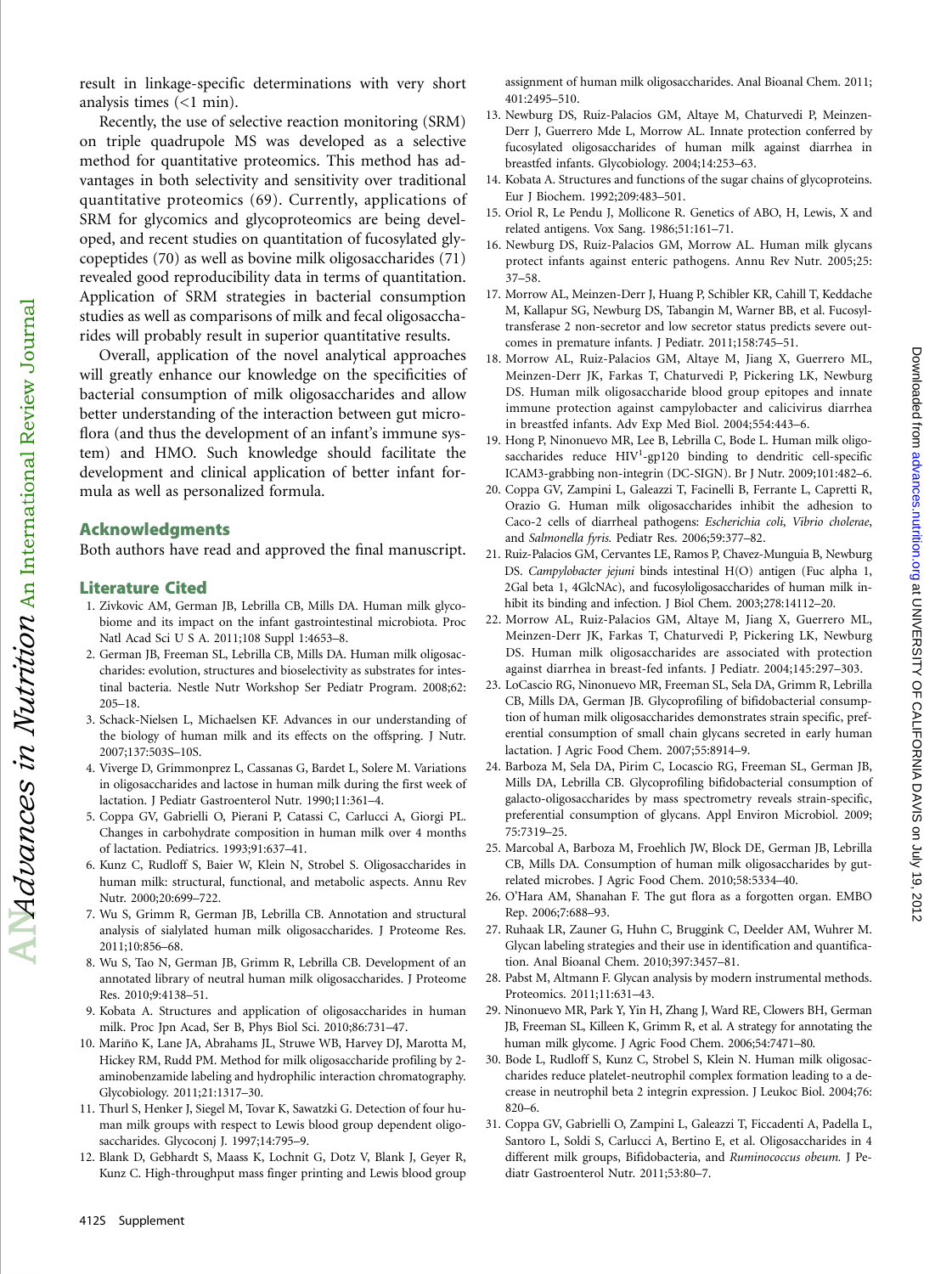Downloaded trop using the UNIVERSITY OF CALIFORNIA DAVIS on July 19, 2012 [advances.nutrition.org](http://advances.nutrition.org/) Downloaded from an  $\sim$ 

Downloaded from advariances.nutrition.org at UNIVERSITY OF CALIFORNIA DAVIS 2012

- 32. Coppa GV, Pierani P, Zampini L, Carloni I, Carlucci A, Gabrielli O. Oligosaccharides in human milk during different phases of lactation. Acta Paediatr Suppl. 1999;88:89–94.
- 33. Erney RM, Malone WT, Skelding MB, Marcon AA, Kleman-Leyer KM, O'Ryan ML, Ruiz-Palacios G, Hilty MD, Pickering LK, Prieto PA. Variability of human milk neutral oligosaccharides in a diverse population. J Pediatr Gastroenterol Nutr. 2000;30:181–92.
- 34. Finke B, Stahl B, Pfenninger A, Karas M, Daniel H, Sawatzki G. Analysis of high-molecular-weight oligosaccharides from human milk by liquid chromatography and MALDI-MS. Anal Chem. 1999;71:3755–62.
- 35. Moro GE, Stahl B, Fanaro S, Jelinek J, Boehm G, Coppa GV. Dietary prebiotic oligosaccharides are detectable in the faeces of formula-fed infants. Acta Paediatr Suppl. 2005;94:27–30.
- 36. Nakhla T, Fu D, Zopf D, Brodsky NL, Hurt H. Neutral oligosaccharide content of preterm human milk. Br J Nutr. 1999;82:361–7.
- 37. Thurl S, Muller-Werner B, Sawatzki G. Quantification of individual oligosaccharide compounds from human milk using high-pH anionexchange chromatography. Anal Biochem. 1996;235:202–6.
- 38. Thurl S, Munzert M, Henker J, Boehm G, Muller-Werner B, Jelinek J, Stahl B. Variation of human milk oligosaccharides in relation to milk groups and lactational periods. Br J Nutr. 2010;104:1261–71.
- 39. Anumula KR. Advances in fluorescence derivatization methods for high-performance liquid chromatographic analysis of glycoprotein carbohydrates. Anal Biochem. 2006;350:1–23.
- 40. Royle L, Campbell MP, Radcliffe CM, White DM, Harvey DJ, Abrahams JL, Kim YG, Henry GW, Shadick NA, Weinblatt ME, et al. HPLC-based analysis of serum N-glycans on a 96-well plate platform with dedicated database software. Anal Biochem. 2008;376:1–12.
- 41. Royle L, Mattu TS, Hart E, Langridge JI, Merry AH, Murphy N, Harvey DJ, Dwek RA, Rudd PM. An analytical and structural database provides a strategy for sequencing O-glycans from microgram quantities of glycoproteins. Anal Biochem. 2002;304:70–90.
- 42. Ruhaak LR, Huhn C, Waterreus WJ, de Boer AR, Neususs C, Hokke CH, Deelder AM, Wuhrer M. Hydrophilic interaction chromatography-based high-throughput sample preparation method for N-glycan analysis from total human plasma glycoproteins. Anal Chem. 2008; 80:6119–26.

 $\Delta$ duances in Nutrition  $\Lambda$ n International Review Journal

- 43. Shen Z, Warren CD, Newburg DS. High-performance capillary electrophoresis of sialylated oligosaccharides of human milk. Anal Biochem. 2000;279:37–45.
- 44. Bao Y, Zhu L, Newburg DS. Simultaneous quantification of sialyloligosaccharides from human milk by capillary electrophoresis. Anal Biochem. 2007;370:206–14.
- 45. Costello CE, Contado-Miller JM, Cipollo JF. A glycomics platform for the analysis of permethylated oligosaccharide alditols. J Am Soc Mass Spectrom. 2007;18:1799–812.
- 46. Niñonuevo M, An H, Yin H, Killeen K, Grimm R, Ward R, German B, Lebrilla C. Nanoliquid chromatography-mass spectrometry of oligosaccharides employing graphitized carbon chromatography on microchip with a high-accuracy mass analyzer. Electrophoresis. 2005;26:3641–9.
- 47. Albrecht S, Schols HA, van den Heuvel EG, Voragen AG, Gruppen H. CE-LIF-MS n profiling of oligosaccharides in human milk and feces of breast-fed babies. Electrophoresis. 2010;31:1264–73.
- 48. Albrecht S, Schols HA, van den Heuvel EG, Voragen AG, Gruppen H. Occurrence of oligosaccharides in feces of breast-fed babies in their first six months of life and the corresponding breast milk. Carbohydr Res. 2011;346:2540–50.
- 49. Albrecht S, Schols HA, van Zoeren D, van Lingen RA, Groot Jebbink LJ, van den Heuvel EG, Voragen AG, Gruppen H. Oligosaccharides in feces of breast- and formula-fed babies. Carbohydr Res. 2011;346:2173–81.
- 50. Huhn C, Ramautar R, Wuhrer M, Somsen GW. Relevance and use of capillary coatings in capillary electrophoresis-mass spectrometry. Anal Bioanal Chem. 2010;396:297–314.
- 51. Stahl B, Thurl S, Zeng J, Karas M, Hillenkamp F, Steup M, Sawatzki G. Oligosaccharides from human milk as revealed by matrix-assisted laser desorption/ionization mass spectrometry. Anal Biochem. 1994; 223:218–26.
- 52. Ninonuevo MR, Ward RE, LoCascio RG, German JB, Freeman SL, Barboza M, Mills DA, Lebrilla CB. Methods for the quantitation of human milk oligosaccharides in bacterial fermentation by mass spectrometry. Anal Biochem. 2007;361:15–23.
- 53. Locascio RG, Ninonuevo MR, Kronewitter SR, Freeman SL, German JB, Lebrilla CB, Mills DA. A versatile and scalable strategy for glycoprofiling bifidobacterial consumption of human milk oligosaccharides. Microb Biotechnol. 2009;2:333–42.
- 54. Chai W, Piskarev VE, Zhang Y, Lawson AM, Kogelberg H. Structural determination of novel lacto-N-decaose and its monofucosylated analogue from human milk by electrospray tandem mass spectrometry and <sup>1</sup>H-NMR spectroscopy. Arch Biochem Biophys. 2005;434:116-27.
- 55. Kogelberg H, Piskarev VE, Zhang Y, Lawson AM, Chai W. Determination by electrospray mass spectrometry and <sup>1</sup>H-NMR spectroscopy of primary structures of variously fucosylated neutral oligosaccharides based on the iso-lacto-N-octaose core. Eur J Biochem. 2004;271: 1172–86.
- 56. Amano J, Osanai M, Orita T, Sugahara D, Osumi K. Structural determination by negative-ion MALDI-QIT-TOFMS<sup>n</sup> after pyrene derivatization of variously fucosylated oligosaccharides with branched decaose cores from human milk. Glycobiology. 2009;19:601–14.
- 57. Suzuki Y, Suzuki M, Ito E, Ishii H, Miseki K, Suzuki A. Convenient and rapid analysis of linkage isomers of fucose-containing oligosaccharides by matrix-assisted laser desorption/ionization quadrupole ion trap time-of-flight mass spectrometry. Glycoconj J. 2005;22:427–31.
- 58. Li B, An HJ, Hedrick JL, Lebrilla CB. Infrared multiphoton dissociation mass spectrometry for structural elucidation of oligosaccharides. Methods Mol Biol. 2009;534:23–35.
- 59. Li B, Russell SC, Zhang J, Hedrick JL, Lebrilla CB. Structure determination by MALDI-IRMPD mass spectrometry and exoglycosidase digestions of O-linked oligosaccharides from Xenopus borealis egg jelly. Glycobiology. 2011;21:877–94.
- 60. Zhang J, Schubothe K, Li B, Russell S, Lebrilla CB. Infrared multiphoton dissociation of O-linked mucin-type oligosaccharides. Anal Chem. 2005;77:208–14.
- 61. Pfenninger A, Karas M, Finke B, Stahl B. Structural analysis of underivatized neutral human milk oligosaccharides in the negative ion mode by nano-electrospray MS<sup>n</sup> (part 1: methodology). J Am Soc Mass Spectrom. 2002;13:1331–40.
- 62. Pfenninger A, Karas M, Finke B, Stahl B. Structural analysis of underivatized neutral human milk oligosaccharides in the negative ion mode by nano-electrospray  $MS<sup>n</sup>$  (part 2: application to isomeric mixtures). J Am Soc Mass Spectrom. 2002;13:1341–8.
- 63. Wuhrer M, Deelder AM, van der Burgt YE. Mass spectrometric glycan rearrangements. Mass Spectrom Rev. 2011;30:664–80.
- 64. Han L, Costello CE. Electron transfer dissociation of milk oligosaccharides. J Am Soc Mass Spectrom. 2011;22:997–1013.
- 65. Asakuma S, Urashima T, Akahori M, Obayashi H, Nakamura T, Kimura K, Watanabe Y, Arai I, Sanai Y. Variation of major neutral oligosaccharides levels in human colostrum. Eur J Clin Nutr. 2008;62: 488–94.
- 66. Clemmer DE, Jarrold MF. Ion mobility measurements and their applications to clusters and biomolecules. J Mass Spectrom. 1997;32:577–92.
- 67. Isailovic D, Kurulugama RT, Plasencia MD, Stokes ST, Kyselova Z, Goldman R, Mechref Y, Novotny MV, Clemmer DE. Profiling of human serum glycans associated with liver cancer and cirrhosis by IMS-MS. J Proteome Res. 2008;7:1109–17.
- 68. Isailovic D, Plasencia MD, Gaye MM, Stokes ST, Kurulugama RT, Pungpapong V, Zhang M, Kyselova Z, Goldman R, Mechref Y, et al. Delineating Diseases by IMS-MS Profiling of Serum N-linked Glycans. J Proteome Res. 2011.
- 69. Lange V, Picotti P, Domon B, Aebersold R. Selected reaction monitoring for quantitative proteomics: a tutorial. Mol Syst Biol. 2008;4:222.
- 70. Zhao Y, Jia W, Wang J, Ying W, Zhang Y, Qian X. Fragmentation and site-specific quantification of core fucosylated glycoprotein by multiple reaction monitoring-mass spectrometry. Anal Chem. 2011;83:8802–9.